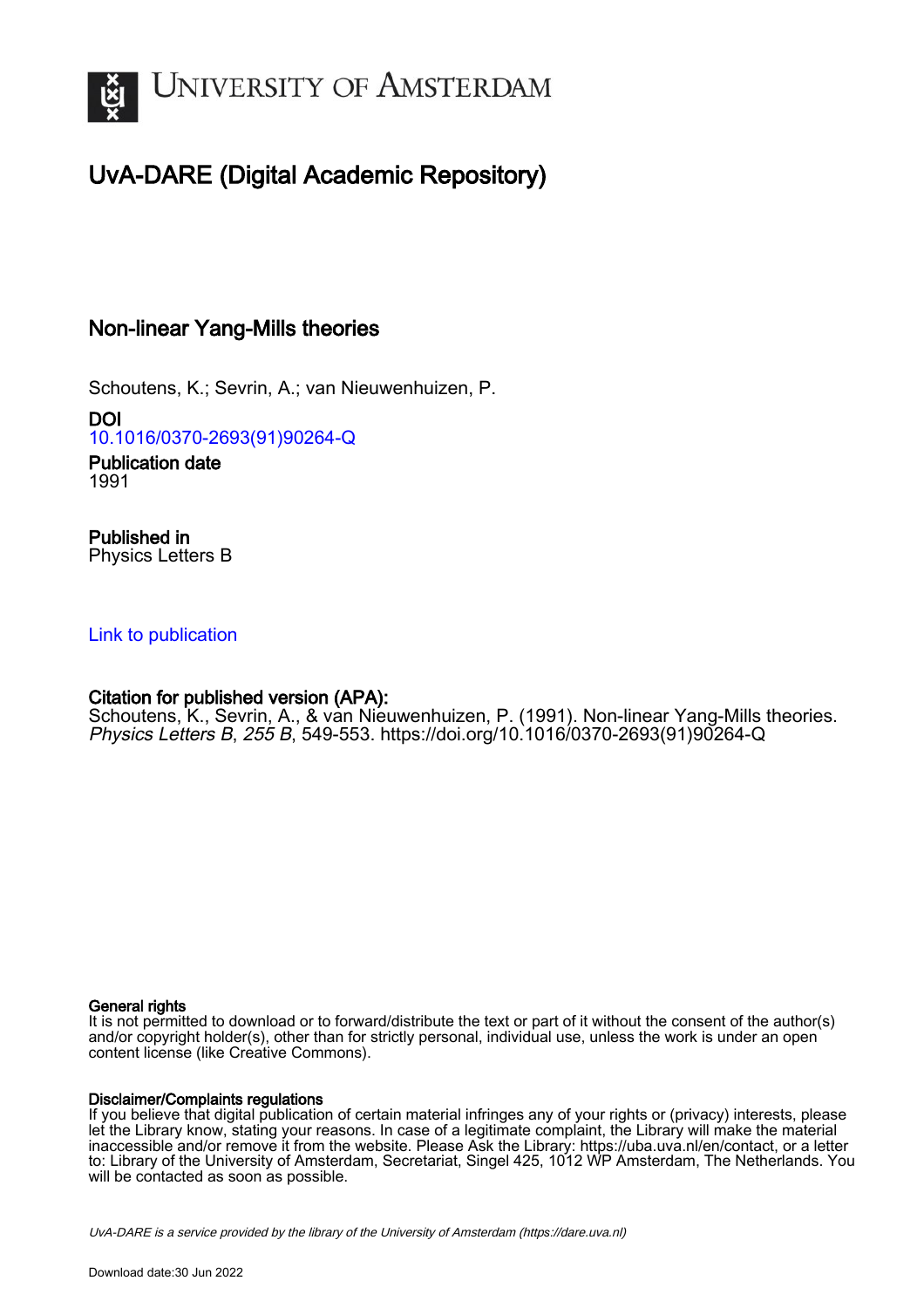## **Nonlinear Yang-Mills theories**

K. Schoutens, A. Sevrin and P. van Nieuwenhuizen<sup>1</sup>

*Institute for Theoretical Physics, State University of New York at Stony Brook, Stony Brook, NY 11794-3840, USA* 

Received 7 November 1990

We construct Yang-Mills type gauge theories for quadratically nonlinear algebras in any number of spacetime dimensions. They contain gauge fields  $h^4_\mu$  and coadjoint scalars  $t_A$ . We derive conditions under which these theories are equivalent to ordinary Yang-Mills theories at the classical level by field redefinitions. The example of a nonlinear extension of  $SU(1, 1)$  is worked out in detail. The quantum theory is briefly discussed.

#### **1. Introduction**

Nonlinear Lie algebras are a generalization of ordinary Lie algebras which contain squares, and possibly higher order products, of the generators on the right-hand side of the defining brackets without violating the Jacobi identities. Quantum groups are an example of nonlinear algebras with an infinite set of products. We shall consider below algebras with at most squares. The Jacobi identities restrict the possible quadratically nonlinear algebras severely, and reveal that they are always an extension of ordinary (linear) Lie algebras if the brackets are Poisson brackets. For quantum brackets this is not always the case [ 1 ]. We shall only consider Poisson brackets in this letter.

In two previous articles we have begun to construct a general gauge formalism for quadratically nonlinear algebras [2,3], and this letter is intended to be the completion of this program, in particular of ref. [ 3 ]. We shall study whether invariant gauge actions in general exist. For the case of the  $W_3$  algebra (to be defined below), matter couplings have already been constructed in refs. [4,2], and we shall not discuss matter couplings in this note.

It is tempting to speculate on applications to supersymmetry because the spectrum of a nonlinear supersymmetric algebra need not contain a boson for every fermion, or vice versa. As we shall see, the formalism automatically introduces a scalar  $t_A$  for every gauge field  $h_{\mu}^{A}$ . We are not sure about the possible physical meaning of these scalars but one might think of standard model physics. In the matter coupling of the  $W_3$ algebra we found that the scalars  $t_A$  were fields  $t_{++}(x^+, x^-)$  and  $w_{+++}(x^+, x^-)$ , and that the  $t_{++}$ had to be replaced by the stress tensor of matter in the final transformation rules. This suggests that, at least in some models, the  $t_A$  are auxiliary fields of a gauge action which can be eliminated after coupling the gauge sector to matter and then become matter currents. With these four- and two-dimensional motivations in mind we decided to study the construction of gauge actions for general quadratically nonlinear algebras.

Before working out general results, we present two examples of nonlinear algebras. The  $W_3$  algebra [5] is a quadratically nonlinear infinite dimensional algebra which is a spin 3 extension of the Virasoro algebra in two dimensions. Its Poisson brackets are given by  $[6]$ 

$$
[L_m, L_n] = (-m+n)L_{m+n},
$$
  
\n
$$
[L_m, W_n] = (-2m+n)W_{m+n},
$$
  
\n
$$
[W_m, W_n] = \sum_{k=-\infty}^{\infty} L_{m+n-k}L_k.
$$
 (1)

An example of a finite dimensional quadratically nonlinear algebra is the following extension of  $SU(1, 1)$ 1):

<sup>&</sup>lt;sup>1</sup> Work supported in part by NSF grant No. PHYS 89-08495.

<sup>0370-2693/91/\$ 03.50 © 1991 -</sup> Elsevier Science Publishers B.V. ( North-Holland ) 549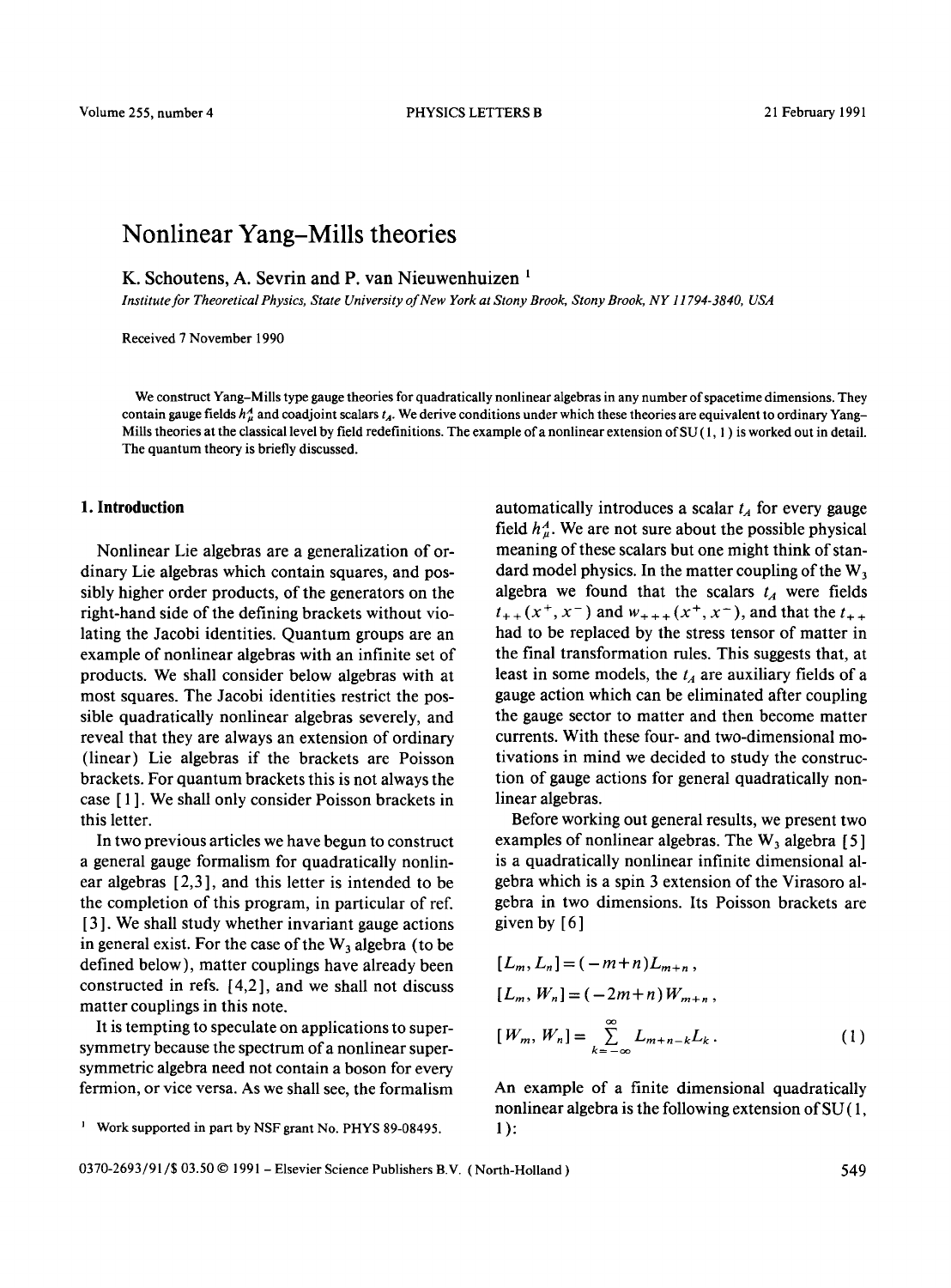Volume 255, number 4 **PHYSICS LETTERS B** 21 February 1991

$$
[K_{\pm}, H] = \pm K_{\pm} , [K_{+}, K_{-}] = H + \alpha H^{2} , \qquad (2)
$$

where  $\alpha$  is a real constant. One may check that in both examples the Jacobi identities are indeed satisfied; in fact, in  $(2)$  any function of H is allowed instead of the term  $\alpha H^2$ .

Both examples display a coset structure, namely, one can divide the generators into generators of a subalgebra  $H_i$  ( $L_m$  and H) and coset generators  $K_{\alpha}$ ( $W_m$  and  $K_{+}$ ) such that nonlinearities appear only in the coset-coset brackets and are proportional to  $H_iH_j$ . We restrict our attention to such algebras in general. They are formally defined by

$$
[\hat{T}_A, \hat{T}_B] = \hat{T}_C f_{AB}^C + \hat{T}_C \hat{T}_D V_{AB}^{CD},
$$
  
\n
$$
\{\hat{T}_A\} = \{H_i, K_\alpha\}; \text{ only } V_{\alpha\beta}^{\mu} \neq 0.
$$
 (3)

The Jacobi identities require that  $f_{AB}^C$  satisfy the ordinary Jacobi identities for Lie algebras, while  $V$  must satisfy

$$
V_{[AB}^{DE}f_{C]D}^{F} + V_{[AB}^{DF}f_{C]D}^{E} = V_{D[A}^{EF}f_{BC]}^{D}.
$$
 (4)

Due to the coset structure, contractions between two  $V$ symbols vanish, which simplifies the analysis a great deal, and we may without loss of generality assume that  $V_{\alpha\beta}^{ij}$  is symmetric in *(ij)*, even at the quantum level. An analysis of the BRST charge for algebras of this type, both at the classical and at the quantum level, was given in ref. [ 1 ].

We begin by associating to every generator  $\hat{T}_A$  a gauge field  $h^A_{\mu}$  and local gauge parameter  $\epsilon^A$  and define gauge transformations of the gauge fields by

$$
\delta(\epsilon)h_{\mu}^{A} = D_{\mu}\epsilon^{A} \equiv \partial_{\mu}\epsilon^{A} + \bar{f}_{BC}^{A}h_{\mu}^{C}\epsilon^{B},
$$
  
\n
$$
\bar{f}_{BC}^{A} = f_{BC}^{A} + t_{D}V_{BC}^{DA}.
$$
\n(5)

A new feature is the appearance of scalars  $t<sub>D</sub>$ . The algebra can be rewritten as  $[\hat{T}_A, \hat{T}_B] = \hat{T}_C \hat{J}_{AB}^C$  with  $\hat{f}_{AB}^C = f_{AB}^C + \hat{T}_D V_{AB}^{DC}$ , but since we cannot admit generators in  $\delta h_u^A$ , we cannot use  $\hat{f}_{BC}^A$  in  $\delta h_u^A$  and we are forced to introduce the scalars  $t_A$ . We choose their scale such that the  $tV$  term in (5) has unit coefficient. The scalars  $t_A$  transform by definition as follows:

$$
\delta(\epsilon)t_A = t_C f_{AB}^C \epsilon^B + \frac{1}{2} t_C t_D V_{AB}^{DC} \epsilon^B. \tag{6}
$$

Due to the factor  $\frac{1}{2}$ , their covariant derivatives transform as tensors in the coadjoint representation,

$$
\delta(D_{\mu}t_A) = (D_{\mu}t_C)f_{AB}^C\epsilon^B, \qquad (7)
$$

where  $D_{\mu}t_{A} = \partial_{\mu}t_{A} - t_{C}\left(\int_{AB}^{C} + \frac{1}{2}t_{D}V_{AB}^{DC}\right)h_{\mu}^{B}$ .

One may prove the following results, using heavily and heavenly the Jacobi identities,

(i) 
$$
[\delta(\epsilon_1), \delta(\epsilon_2)]h^A_\mu
$$
  
\n
$$
= \delta(\epsilon_3)h^A_\mu - (D_\mu T_D)V^D_B \delta \epsilon_1^C \epsilon_2^B,
$$
\n
$$
[\delta(\epsilon_1), \delta(\epsilon_2)]t_A = \delta(\epsilon_3)t_A,
$$
\n
$$
\epsilon_3^A = \tilde{f}^A_{BC}\epsilon_1^C \epsilon_2^B,
$$
\n(ii)  $[D_\mu, D_\nu]t_A = \delta(\epsilon = -R_{\mu\nu})t_A,$ \n
$$
R^A_{\mu\nu} = \partial_\mu h^A_\nu - \partial_\nu h^A_\mu + \tilde{f}^A_{BC}h^C_\mu h^B_\nu,
$$
\n(iii)  $\delta(\epsilon)R^A_{\mu\nu}$   
\n
$$
= \tilde{f}^A_{BC}R^C_{\mu\nu}\epsilon^B + (D_\mu t_D V^D_A h^C_\nu \epsilon^B - \mu \leftrightarrow \nu),
$$
\n
$$
D_{[\mu}R^A_{\nu\rho]} = 0 \quad \text{(Bianchi identity!)}.
$$
\n(8)

The gauge commutator has the same composite parameter  $\epsilon_3$  on  $t_A$  as on  $h^A_\mu$  provided the coefficient in the last term of (6) is  $\frac{1}{2}$ . This is thus a confirmation of the correctness of our definition in (6). (In ref. [2 ] we chose a factor unity, but in ref. [ 3 ] we changed this to  $\frac{1}{2}$ . This change has no effect on the final results for  $W_3$  gravity in ref. [2], because there we replaced the fields  $t_A$  by matter currents whose transformation rules were determined by the chain rule. )

If the  $D_{\mu}t_A$  terms in (8) would have been absent, the gauge algebra would have been closed, and curvatures would have transformed homogeneously into themselves. In refs. [2,3], where we applied this scheme to  $W_3$  gravity, we imposed  $D_{\mu}t_A = 0$  as a constraint (which implied that part of the theory was onshell, and had to be moved off-shell in a next step), but below we follow a different approach, namely we further modify the rules in (5) by admitting  $D_{\mu}t_A$ terms in  $\delta h_u^A$ . This raises the hope that we can obtain a closed gauge algebra without constraints, as in ordinary Yang-Mills theory. We shall then construct actions of the form  $\mathcal{L} = \gamma_{AB} R_{\mu\nu}^A R_{\mu\nu}^B + ...$  where  $\gamma_{AB}$  is (an extension of) the Killing metric. To focus our ideas, we shall first, in the next section, use the Noether method to construct an action through first order in  $\alpha$  for nonlinear SU(1, 1). Then we shall consider general algebras in section 3, where dynamical and kinematical aspects are analyzed. Our conclusions and conjectures are summarized in section 4.

550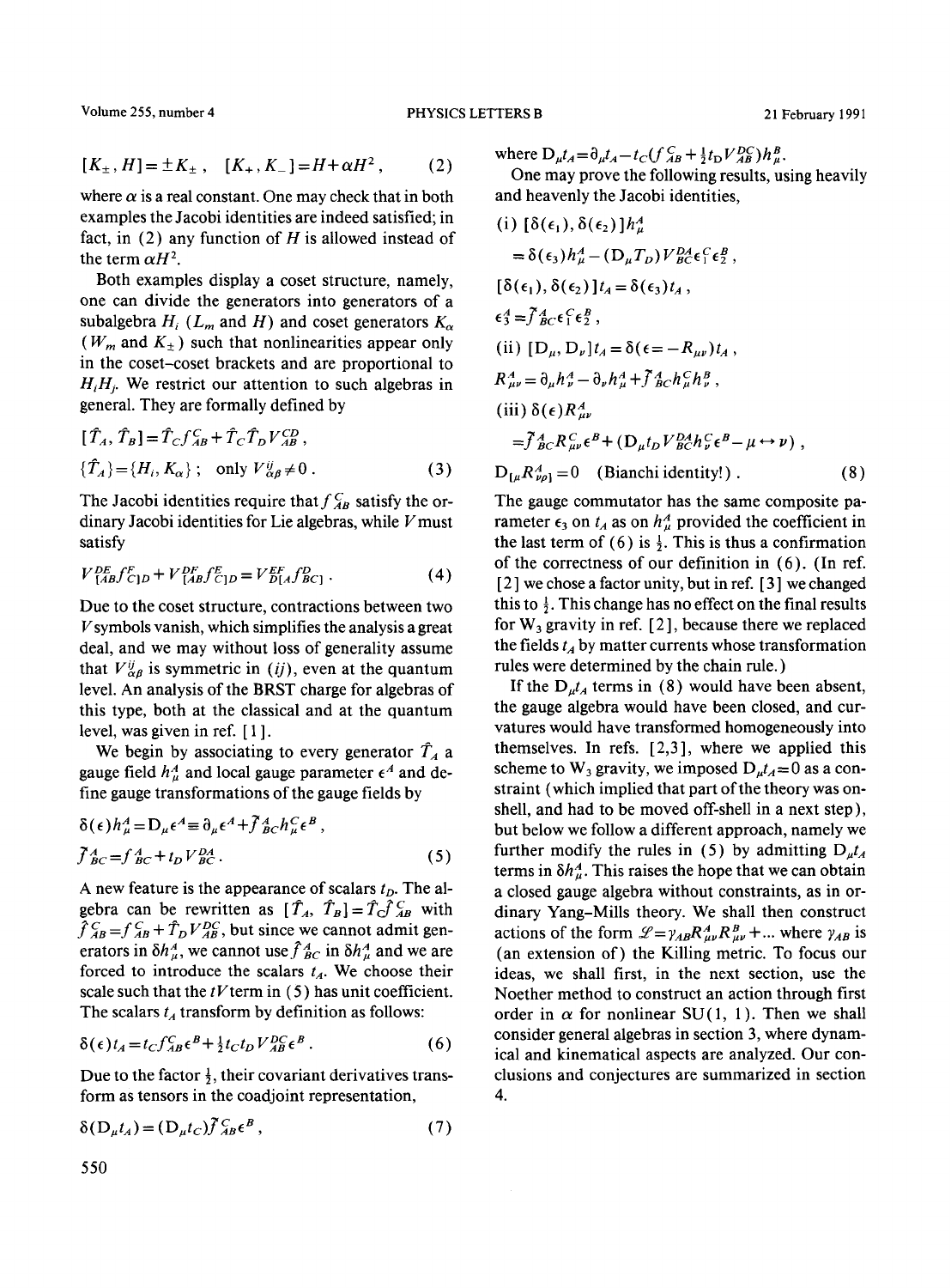#### **2. Noether results for nonlinear SU(1, 1)**

From (2) we read off  $f_{+-}^0=f_{+0}^0=f_{0-}^0=1$ ,  $V^{00}_{+-} = \alpha$ , and this yields the results in table 1. We consider the following action:

$$
\mathcal{L} = aR_{\mu\nu}^+ R_{\mu\nu}^- + bR_{\mu\nu}^0 R_{\mu\nu}^0
$$
  
+  $c(D_{\mu}t_+) (D_{\mu}t_-) + d(D_{\mu}t_0)^2$   
+  $(At_+ R_{\mu\nu}^+ + Bt_- R_{\mu\nu}^-) R_{\mu\nu}^0$   
+  $Ct_0 R_{\mu\nu}^+ R_{\mu\nu}^- + Dt_0 (R_{\mu\nu}^0)^2$   
+  $\sum_{a,b,c=\pm,0} \alpha_{bc}^a (D_{\mu}t_a) R_{\mu\nu}^b h_{\nu}^c + ...$  (9)

Since one can always complete curls of  $h^a_\mu$  to  $R^a_{\mu\nu}$ , and gradients of  $t_a$  to  $D_u t_a$ , this action is the most general Yang-Mills type action as long as we allow further polynomials in  $R_{\mu\nu}^a$ ,  $D_{\mu}t_a$ ,  $h_{\mu}^a$  and  $t_a$ . These are indicated by the dots. The need for the last term in (9) becomes immediately clear if one realizes that  $\delta R$  contains a term  $\alpha(Dt)$ *he* so that the variation of the  $a$ ,  $b$  terms can only be canceled by using  $\delta(Dt) = (Dt)\epsilon$  and  $\delta R = \tilde{f}R\epsilon$  in the  $\alpha$ -terms. It follows that the  $\alpha$ -terms are of order  $\alpha$ . In all terms

Table 1

Definitions and transformation rules for the gauge theory based on the nonlinear extension (2) of  $SU(1, 1)$ . In the final formulation the  $\delta h^a$  rules are modified as in (11), with  $W_c^{ab}$  to first order in  $t_a$  given in (12).

```
R^+_{\mu\nu} = \partial_\mu h^+_\nu - \partial_\nu h^+_\mu + h^+_\nu h^0_\mu - h^0_\nu h^+_\muR^{-}_{\mu\nu} = \partial_{\mu}h^{-}_{\nu} - \partial_{\nu}h^{-}_{\mu} - h^{-}_{\nu}h^{0}_{\mu} + h^{0}_{\nu}h^{-}_{\mu}R^0_{\mu\nu} = \partial_\mu h^0_\nu - \partial_\nu h^0_\mu + (1 + \alpha t_0)(h^+_\nu h^-_\mu - h^-_\nu h^+_\mu)D_{\mu}t_{+} = \partial_{\mu}t_{+} - t_{+}h_{\mu}^{0} - (1 + \frac{1}{2}\alpha t_{0})t_{0}h_{\mu}^{-}D_{\mu} t_{-} = \partial_{\mu} t_{-} + t_{-} h_{\mu}^{0} + (1 + \frac{1}{2} \alpha t_{0}) t_{0} h_{\mu}^{+}D_{\mu}t_0 = \partial_{\mu}t_0 + t_+h_{\mu}^+ - t_-h_{\mu}^-\delta h_{\mu}^{+} = \partial_{\mu} \epsilon^{+} + (h_{\mu}^{0} \epsilon^{+} - h_{\mu}^{+} \epsilon^{0})\delta h^-_\mu = \partial_\mu \epsilon^- - (h^0_\mu \epsilon^- - h^-_\mu \epsilon^0)\delta h_{\mu}^{0} = \partial_{\mu} \epsilon^{0} + (1 + \alpha t_{0}) (h_{\mu}^{-} \epsilon^{+} - h_{\mu}^{+} \epsilon^{-})\delta t_{+} = t_{+} \epsilon^{0} + (1 + \frac{1}{2} \alpha t_{0}) t_{0} \epsilon^{-}\delta t_- = -t_- \epsilon^0 - (1 + \frac{1}{2} \alpha t_0) t_0 \epsilon^+\delta t_0 = -t_+ \epsilon^+ + t_- \epsilon^-\delta R^+_{\mu\nu} = \epsilon^+ R^0_{\mu\nu} - \epsilon^0 R^+_{\mu\nu}\delta R_{\mu\nu} = -\epsilon^- R_{\mu\nu}^0 + \epsilon^0 R_{\mu\nu}^-\delta R_{\mu\nu}^{0} = (1 + \alpha t_0)(\epsilon^+ R_{\mu\nu}^- - \epsilon^- R_{\mu\nu}^+) + \alpha (D_{\mu} t_0)(\epsilon^+ h_{\nu}^- - \epsilon^- h_{\nu}^+)-\alpha(D_\nu t_0) (\epsilon^+ h^-_\mu - h^+_\mu \epsilon^-)\delta(D_{\mu}t_{+}) = (D_{\mu}t_{0})\epsilon^{-}(1 + \alpha t_{0}) + (D_{\mu}t_{+})\epsilon^{0}\delta(D_{\mu}t_{-}) = - (D_{\mu}t_{0})\epsilon^{+} (1 + \alpha t_{0}) - (D_{\mu}t_{-})\epsilon^{0}\delta(D_{\mu} t_0) = - (D_{\mu} t_+) \epsilon^+ + (D_{\mu} t_-) \epsilon^-
```
the  $+$  and  $-$  signs balance each other, as in  $\alpha_{+0}^{+}$ ( $D_{u}t_{+}$ ) $R_{uv}^{+}h_{v}^{0}$ .

We shall work order by order in  $\alpha$ , or, equivalently, order by order in the number of  $t_a$  fields. To lowest order we find invariance of the action, putting  $b=1$ for convenience, provided

$$
a = -2 \,, \quad c + 2d = 0 \,. \tag{10}
$$

However, varying  $h_{\nu}^{c}$  in the last term of (9) yields a variation of the form  $\alpha(Dt)R(D\epsilon)$  which, upon partial integration, produces the lowest order  $h$  field equation  $(D_{\mu}R_{\mu\nu})$  times  $\alpha(Dt)\epsilon$ , and a term  $\alpha RR$ te. The latter can be canceled against variations of the *ABCD* terms, but the former can only be canceled by adding a term  $\alpha$  (Dt)  $\epsilon$  to  $\delta h$ . This brings us quite generally to define the gauge transformation of the gauge fields  $h^A_\mu$  by

$$
\delta h_{\mu}^{A} = \partial_{\mu} \epsilon^{A} + \tilde{f}_{BC}^{A} h_{\mu}^{C} \epsilon^{B} + (D_{\mu} t_{C}) W_{B}^{CA} \epsilon^{B}, \qquad (11)
$$

where  $W_B^{CA}$  are functions of  $t_A$  to be studied further below. Using ( 11 ) in our tey model (9), we find that all variations of the form  $R(Dt)$  he, Rhhte and *RRte* cancel provided

$$
\alpha_{bc}^{a} = \frac{1}{2} W_c^{ad} \gamma_{db} , \quad \gamma_{00} = -\gamma_{+-} = 2 ,
$$
  
\n
$$
A = \frac{1}{2} q_1 , \quad B = \frac{1}{2} q_2 , \quad C = \frac{1}{2} (q_1 + q_2) , \quad D = -\frac{2}{3} \alpha ,
$$
  
\n
$$
W_0^+ = W_0^-^+ = -W_0^{00} = \frac{1}{3} \alpha ,
$$
  
\n
$$
W_+^{0+} = -\frac{1}{4} q_2 , \quad W_-^{0-} = -\frac{1}{4} q_1 ,
$$
  
\n
$$
W_+^{+0} = \frac{1}{4} q_1 + \frac{1}{3} \alpha , \quad W_-^{-0} = \frac{1}{4} q_2 + \frac{1}{3} \alpha .
$$
 (12)

At order  $\alpha$  there are also variations of the form  $t(Dt)$  (Dt)  $\epsilon$  which one could try to cancel by adding  $t(Dt)$  (Dt) terms to the action, but since the c, d terms do not communicate with the rest of the model to this order in  $\alpha$ , it is plausible that the c, d terms form the beginning of a separate invariant. We shall therefore put from now on  $c = d = 0$ .

Rather than go on to the next order in  $\alpha$ , we shall now turn to a general analysis and leave the Noether method which has given us ( 11 ).

#### **3. General dynamics and kinematics**

The appearance of the  $(Dt)$  e term in  $\delta h_u^A$  suggests to consider field redefinitions of ordinary Yang-Mills fields  $H^A_\mu$  of the form  $H^A_\mu = \lambda^A_B(t)h^B_\mu$  and redefini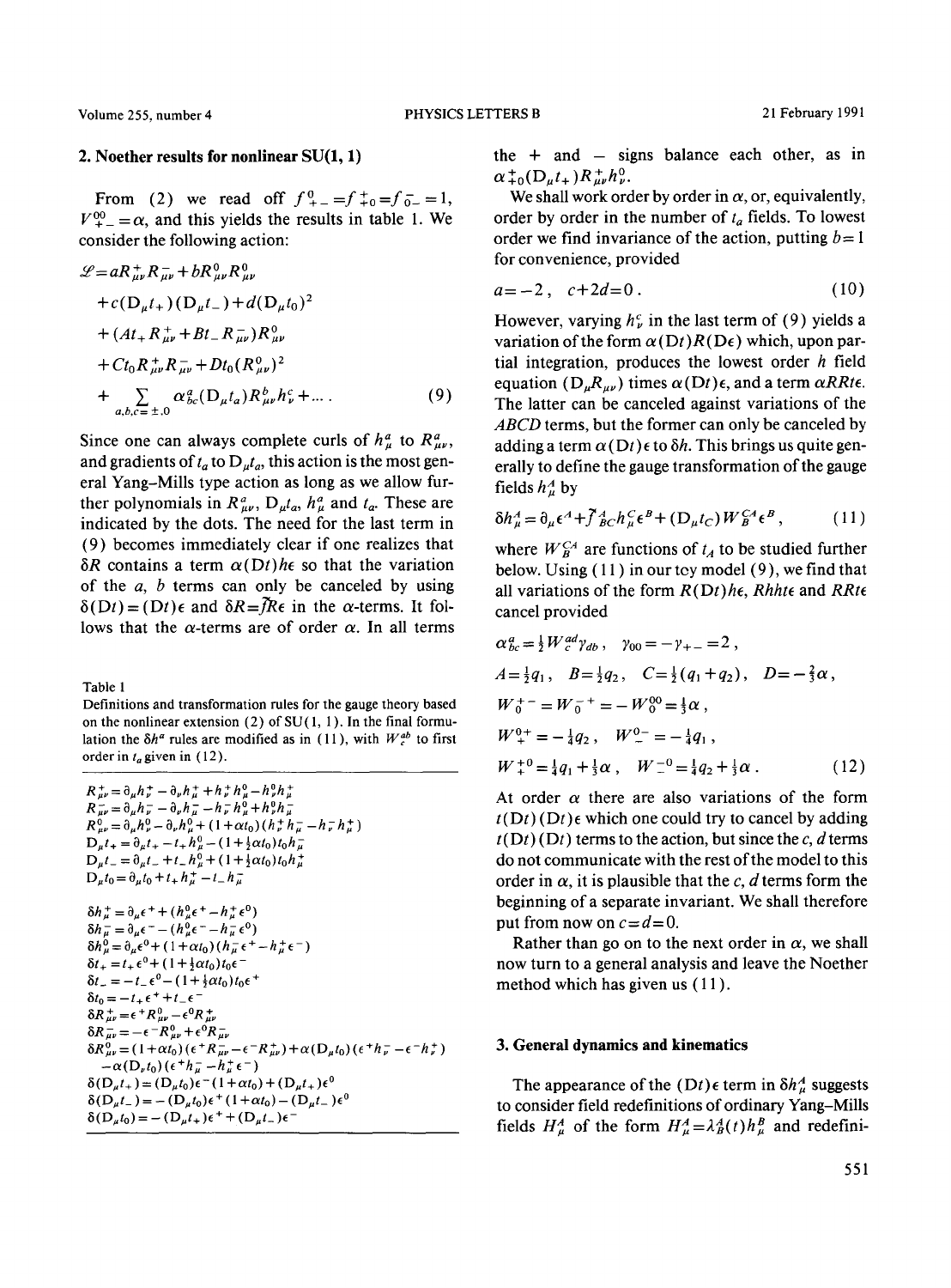tions of the gauge parameter  $n<sup>A</sup>$  of ordinary Yang-Mills theory of the form  $\eta^4 = \zeta_B^A(t) \epsilon^B$ . These redefinitions will indeed produce  $(Dt) \epsilon$  terms in  $\delta h_u^A$  as in ( 11 ). We shall find the conditions under which ordinary Yang-Mills theory exactly produces ( 11 ) and an invariant action as in (9). Of course we are interested in the cases where this equivalence by field redefinition is not possible. Note, however, that quantizing a classically equivalent nonlinear gauge theory by the standard rules will lead to a quantum theory which is inequivalent to ordinary Yang-Mills theory because, from a path-integral point of view, one drops the jacobian.

From the Yang-Mills transformation law  $\delta H_u^A = \partial_u \eta^A + f_{BC}^A H_u^C \eta^B$  we find, upon making the substitutions mentioned above, a rule for  $\delta h_u^A$  which agrees with ( 11 ) provided the following two conditions are met:

$$
\lambda_B^A \tilde{f}_{pQ}^B = f_{BC}^A \lambda_B^B \lambda_Q^C + (t_R f_{(1/2)PS}^R \partial^S \lambda_Q^A - P \leftrightarrow Q) ,
$$
\n(13)

$$
W_C^{AB} = (\lambda^{-1})_D^B \partial^A \lambda_C^D. \tag{14}
$$

The symbol  $f_{(1/2)BC}^A$  lies halfway between  $\tilde{f}_{BC}^A$  and  $f^{A}_{BC}$ , namely  $f^{A}_{(1/2)BC} = f^{A}_{BC} + \frac{1}{2}T_D V^{DA}_{BC}$ , and  $\delta t_A =$  $t_c f_{(1/2)AB}^C \epsilon^B$ . Clearly at  $t=0$ , where  $\lambda_B^A = \delta_B^A$ , (13) is identically satisfied. Under the substitution  $H_u^4$  =  $\lambda_B^A h_\mu^B$ , the standard Yang-Mills curvature  $R_{\mu\nu}^A(H)$ goes over into  $\lambda_B^A R_{\mu\nu}^{B,\text{cov}}(h)$  where

$$
R_{\mu\nu}^{A,cov}(h) = R_{\mu\nu}^{A}(h)
$$
  
+ 
$$
(\mathbf{D}_{\mu}t_{C}W_{D}^{B}h_{\nu}^{B} - \mu \leftrightarrow \nu).
$$
 (15)

An invariant action of the form in (9) is then at once obtained by making this substitution in the standard Yang-Mills action  $\frac{1}{2}\gamma_{AB}R_{\mu\nu}^{A}(H)R_{\mu\nu}^{B}(H)$  and reads

$$
\mathcal{L} = \frac{1}{2} \gamma_{AB} \lambda_C^A \lambda_D^B R_{\mu\nu}^{C, \text{cov}} R_{\mu\nu}^{D, \text{cov}}.
$$
 (16)

At this point we return to the Noether results in section 2 to investigate whether they form the beginnings of such a redefinition. From ( 12 ) and (14) to first order in  $\alpha$ , we immediately find  $\lambda$  to first order in t. (For example,  $W_0^+$ <sup>-</sup> =  $\frac{1}{3}\alpha$  implies  $\lambda_0^-$  =  $\frac{1}{3}\alpha t_{+} + O(t^{2})$ .) These  $\lambda$ 's satisfy the master equation in  $(13)$  to linear order in t, and reproduce via  $(16)$ the correct  $A$ ,  $B$ ,  $C$ ,  $D$  in (12). However, putting  $A=+$ ,  $P=-$ ,  $Q=0$  in (13) one finds, using  $\lambda^+ \lambda^+ \sim t^2$ , that  $q_1 = q_2 = -\frac{4}{3}\alpha$ . The Noether method

did not give this restriction. If we would have allowed further additive redefinitions  $h^{\prime \pm}_\mu = h^{\pm}_\mu$  $+q^{(\pm)}D_{\mu}t_{\mp}$  and  $h_{\mu}^{\nu} =h_{\mu}^{\nu}+q^{(\nu)}D_{\mu}t_{0}$ , the rule for  $\delta h_{\mu}^{\prime}$ is again of the form  $(11)$  to this order in t, except that one should replace  $q_1$  by  $q_1-4(q^{(0)}+q^{(-)})$  and  $q_2$ by  $q_2 + 4(q^{(0)} + q^{(+)})$ . This explains the presence of the two free parameters in the Noether results. If we would have extended the master equation by taking these additive redefinitions into account the above mentioned restriction on  $q_1$  and  $q_2$  would have disappeared. This strongly suggests that completing the Noether analysis for the  $SU(1, 1)$  model is equivalent to solving the master equation in (13). In general there are  $D^2$  unknown functions  $\lambda_B^A$  of  $T_C$ , whereas the master equation contains  $\frac{1}{2}D^2(D-1)$  equations, where  $D$  is the number of generators. In our example of  $SU(1, 1)$  these numbers match and indeed we found (the beginnings of) a solution, but in the general case the situation in unclear.

We now switch gears and turn to kinematical aspects of general nonlinear gauge theories of the type in (3). We find the following results:

(i) Requiring closure of the gauge algebra

$$
[\delta(\epsilon_1), \delta(\epsilon_2)] (h^A_\mu \text{ or } t_A) = \delta(\epsilon_3) (h^A_\mu \text{ or } t_A)
$$
 (17)

with  $\epsilon_3$  given in (8) and  $\delta(\epsilon)h^A_\mu$  given in (11), we find as necessary and sufficient condition

$$
(-\frac{1}{2}V_{PQ}^{AB} - \frac{1}{2}W_{C}^{BA}\tilde{f}_{PQ}^{C} + \tilde{f}_{PC}^{A}W_{Q}^{BC} + \tilde{f}_{CQ}^{B}W_{P}^{CA} - t_{R}f_{(1/2)CD}^{R}W_{P}^{CA}W_{Q}^{BD} + t_{R}f_{(1/2)CQ}^{R}\hat{\sigma}^{C}W_{P}^{BA})
$$
  
 
$$
\times (D_{\mu}t_{B})(\epsilon_{1}^{P}\epsilon_{2}^{Q} - \epsilon_{2}^{P}\epsilon_{1}^{Q}) = 0.
$$
 (18)

If  $W$  is pure gauge as in (14), this equation follows from differentiating the master equation in ( 13 ) with respect to  $t_A$ .

(ii) Assuming closure of the gauge algebra as in (i), we can go one step further by considering the covariant extension of the nonlinear curvature  $R_{\mu\nu}^A$  in (8). The extra term  $(Dt) \epsilon$  in  $\delta h$  determines this covariant curvature and yields the same result as in ( 15 ). Requiring that this  $R_{\mu\nu}^{A, cov}$  transforms only into itself leads to a further constraint on  $W^{AB}_{C}$ ,

$$
\partial^A W^{BP}_O + W^{AP}_R W^{BR}_O - A \leftrightarrow B = 0. \tag{19}
$$

This states that W is pure gauge, as in  $(14)$ . The covariant curvature transforms then as follows: